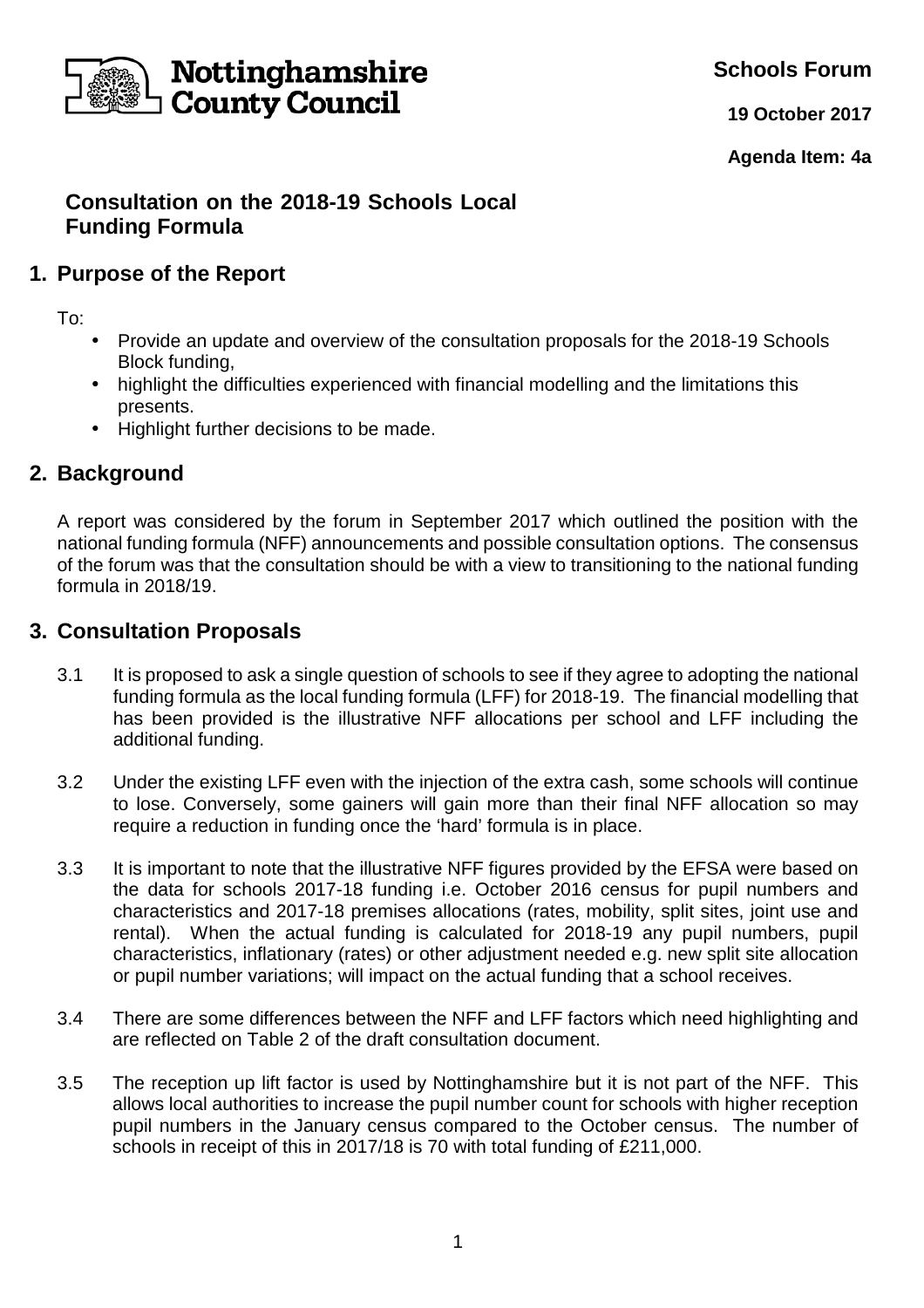3.6 The guidance states that schools with reception uplift will not be financially disadvantaged by the NFF calculations, as the funding will remain in their protected baselines. It is therefore proposed that this factor is removed from the Nottinghamshire formula.

### **Minimum Funding Guarantee**

- 3.7 The current Minimum Funding Guarantee (MFG) is set at -1.5% in order to limit the per pupil loss that a school can incur in a year. The ESFA are to introduce greater flexibility for local authorities to set an MFG of between 0% and minus 1.5%. This is to allow LAs to make local decisions about the distribution of funding, and enable them to manage any losses for reasons such as where a transfer is made out of the schools block or from changes in pupil characteristics when the datasets are updated in December.
- 3.8 In a recent communication from the ESFA some local authorities are requesting an MFG limit of between 0% and 0.5% (positive). Until additional modelling has been carried out it is uncertain what MFG percentage to propose for Nottinghamshire. Any change to the MFG will need to be consulted on. Furthermore in order for a positive MFG to be adopted a disapplication request would need to be submitted, to the Secretary of State, before the 30 November because this would be outside of the range provided by the regulations.
- 3.9 Further work is needed to ascertain the % that the MFG should be set at for 2018-19.

### **Transfer to the High Needs Block**

- 3.10 There is a proposal to transfer 0.5% of funding from the schools block to the high needs block and there are a number of possible options in which to facilitate this reduction in funding:
	- a) A per pupil reduction which is the same amount for primary and secondary (indicative figure of £21.95 per pupil and would be subject to agreement with the ESFA).
	- b) A per pupil reduction which reflects the primary/secondary ratio 1:1.266 (primary £19.94 and secondary £25.25 per pupil indicative figures). This would be a reduction in the AWPU and is the ESFA suggested approach.
	- c) To pass the reduction through the full funding formula which would give a different result for each school (not modelled).
- 3.11 In all of the above options there is limited confidence in the financial modelling provided because the indicative allocations may be influenced by the minimum per pupil amount and the MFG particularly with regard to option c).
- 3.12 As this would be a one off adjustment an MFG exemption would need to be requested from the EFSA to ensure that all schools contribute.

#### **Financial Modelling**

3.13 The operational and technical guidance has been received and work is ongoing to reconcile and understand the basis for the NFF calculations and the illustrative figures for individual schools. This has been problematic because the financial modelling tool provided has not been able to replicate all the functionality required to replicate the calculations within the NFF without significant manual intervention. A supplementary tool is to be released by the ESFA before 20 October to assist with this. This supplementary tool is needed to assess the MFG implications and the transfer out of the schools block as mentioned above.